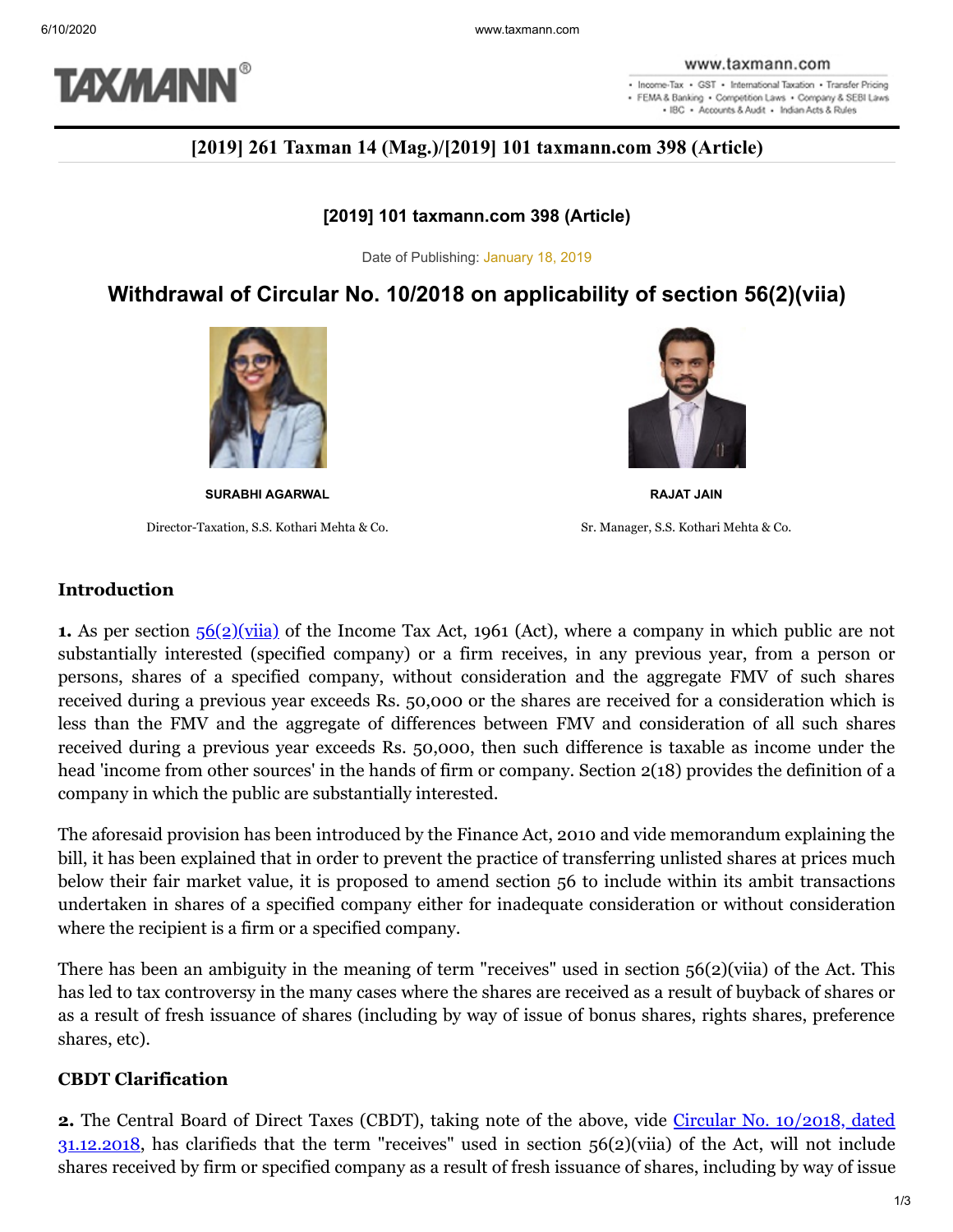#### 6/10/2020 www.taxmann.com

of bonus shares, rights shares and preference shares or transactions of similar nature. It was stated in the circular that the intention of Government was never to apply the provisions of the said clause (viia) to the fresh issuance of shares by the specified company.

However, CBDT vide [Circular No. 02/2019, dated 04.01.2019](https://www.taxmann.com/fileopen.aspx?id=104010000000060111&source=link), has now clarified that the matter relating to interpretation of the term "receives" used in section 56(2)(viia) of the Act is subjudice in certain higher judicial forums. Further, representations have been received from take holders seeking clarification on similar provisions in section 56 of the Act. Accordingly, the matter has been reconsidered by the Board. Given the fact that the matter relating to interpretation of the term 'receives' used in section 56(2)(viia) of the Act is pending before judicial forums and stakeholders have sought clarifications on similar provisions in section 56 of the Act, the Board is of the view that the matter requires to be examined afresh so that a comprehensive circular on the matter can be issued.

In the light of above, the [Circular No. 10/2018 dated 31st December, 2018](https://www.taxmann.com/fileopen.aspx?id=104010000000060093&source=link) stands withdrawn and shall be considered to have never been issued.

## **Applicability of Section 56(2)(viia) debatable**

**3.** While the act of first issuing and then withdrawing the circular on the subject has made the applicability of section very debatable, we would like to highlight a few important judgments on related issues.

- The Hon'ble Apex Court in the case of *CIT* v. *Dalmia Investment Co. Ltd.* [\[1964\] 52 ITR 567](https://www.taxmann.com/fileopen.aspx?id=101010000000079107&source=link) had in early 1964 held that bonus shares if they ranked *pari passu* with the original shares, had to be valued at average of both bonus and the original shares. Therefore, total value of shares, pre-and post-issue of bonus shares will remain same.
- ♦ The Hon'ble Bangalore Tribunal in the case of *Dy. CIT* v. *Dr. Rajan Pai* [2017] 82 taxmann.com 347 [has held that bonus shares do not result in recipient getting a property without consideration](https://www.taxmann.com/fileopen.aspx?id=101010000000168350&source=link) or for inadequate consideration. Total value of equity shares held along with bonus shares remains the same. Thus, any profit derived by the assessee on account of receipt of bonus shares is theoretically offset by the depression in the value of the equity shares already held by him.
- ♦ The Hon'ble Mumbai Tribunal in the case of *Sudhir Menon HUF* v. *Asstt. CIT* [2014] 45 taxmann.com 176/148 ITD 260 [also affirmed the view that right shares and bonus shares are not](https://www.taxmann.com/fileopen.aspx?id=101010000000095374&source=link) covered under section 56(2)(vii) of the Act. A consideration has flown out from the holder of the shares, which is reflected in the depression in the intrinsic value of the original shares held by him.
- ♦ In case of *Vora Financial Services (P.) Ltd.* v. *Asstt. CIT* [\[2018\] 96 taxmann.com 88/171 ITD 646](https://www.taxmann.com/fileopen.aspx?id=101010000000182137&source=link). The Hon'ble Mumbai Tribunal has held that buy back of shares is not covered under the ambit of section 56(2)(viia). It was observed that for the purpose of taxing buy-back under section 56(2) (viia), shares should become "property" of recipient-company whereas in case of buy-back, such shares are mandatorily cancelled and cannot become property of a company. Accordingly, buy back of shares should be out of the ambit of section 56(2)(viia) of the Act.

## **Concluding Remarks**

**4.** We are looking forward to have a clear circular from CBDT with a comprehensive view. With effect from 01.04.2017, section  $56(2)(x)$  of the Act will substitute section  $56(2)(via)$  and scope of section  $56(2)(x)$  is wider than that of section 56(2)(viia).

■■